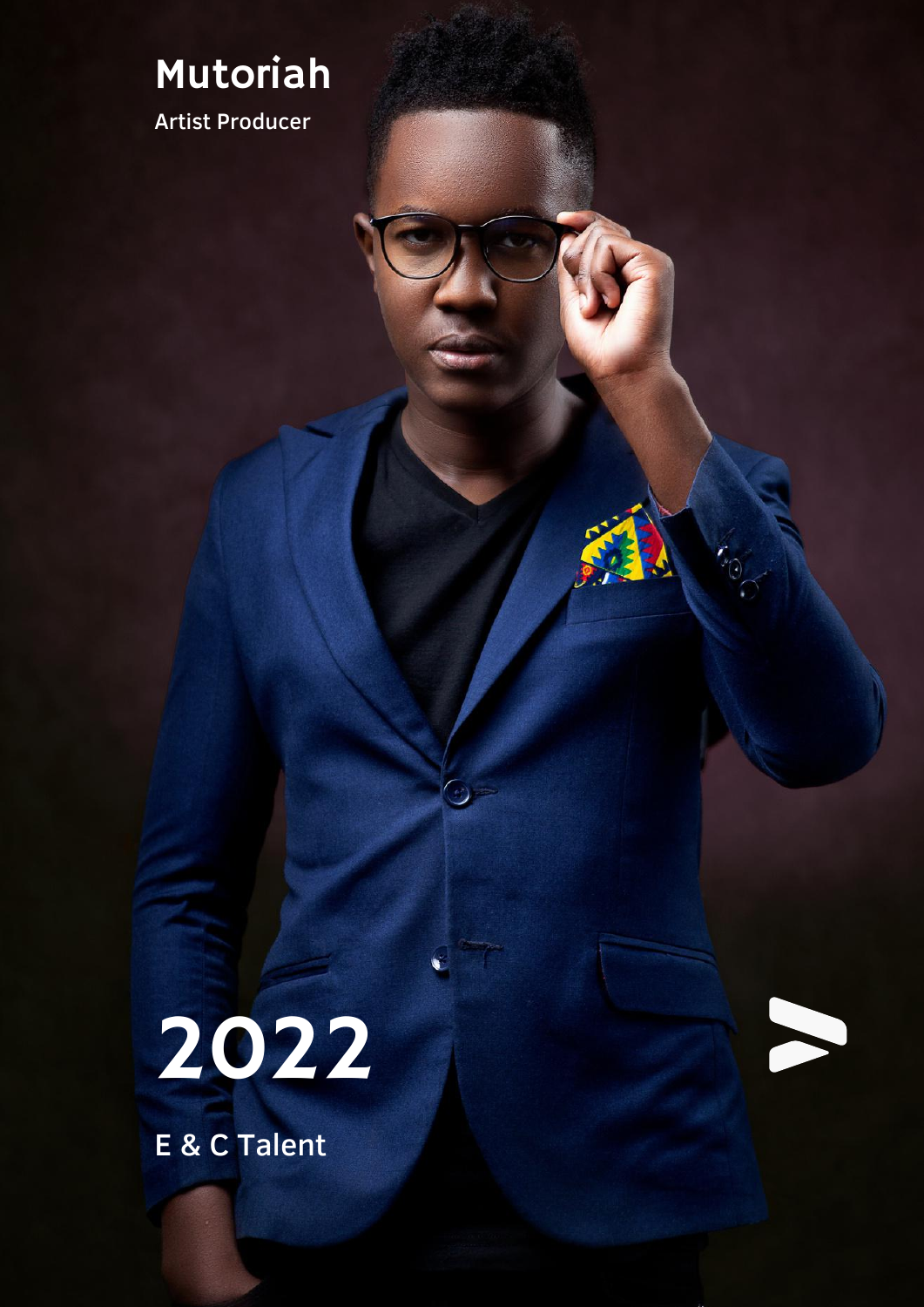

# MUTORIAH

Mutoriah is an afro electro pop artist-producer based in Nairobi Kenya.

Since he was introduced into the music domain by his father he has since honed his musical skills releasing self produced album and singles since 2019.

He has since accumulated over 500,000 in streams from his music and has produced for the biggest Kenyan and African acts including Sauti Sol, Burna Boy & Motimer just to mention a few.





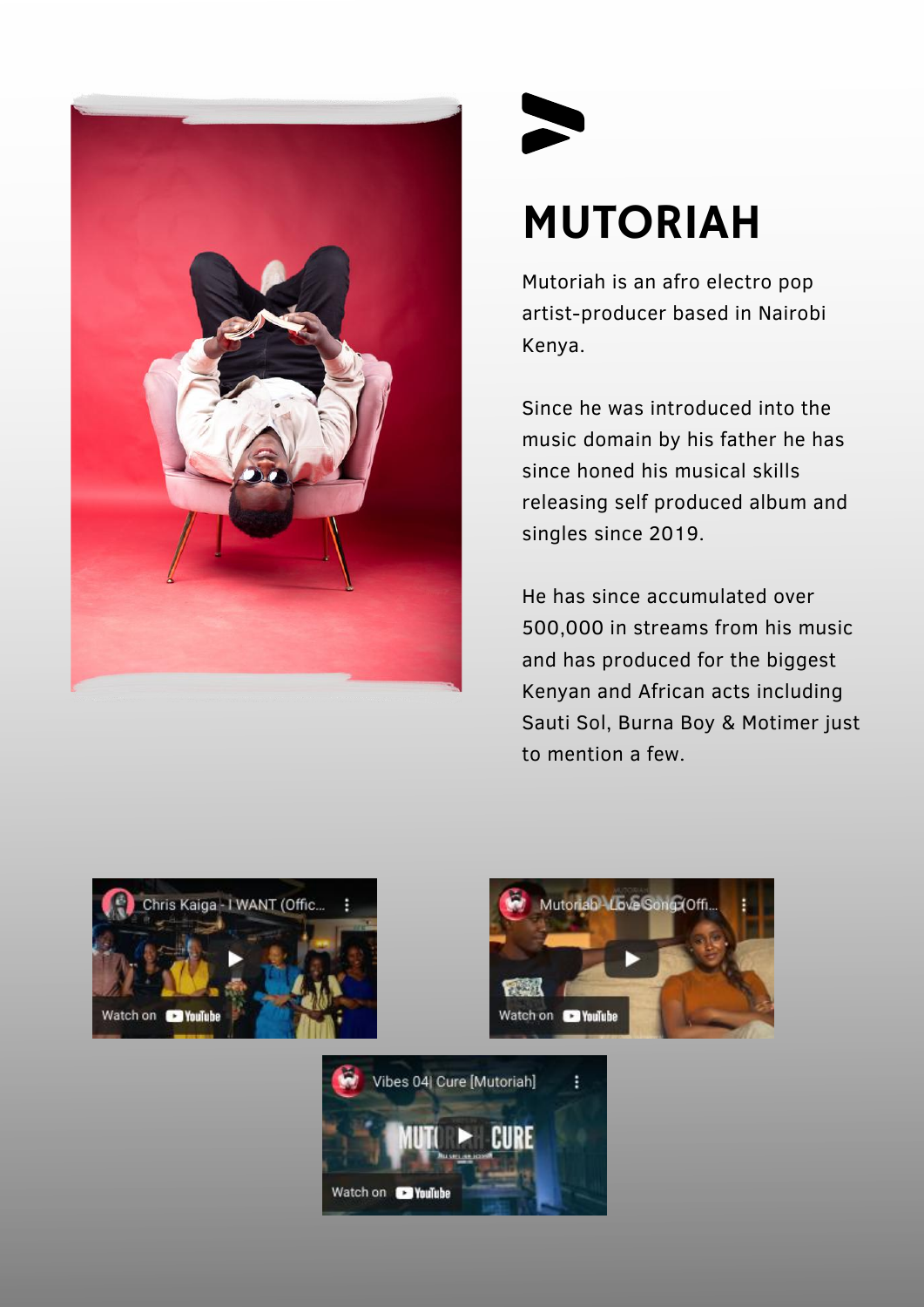

Mutoriah fell in love with music at a very young age and by 2 years old, he started playing keyboard

"I joined the music scene as an instrumentalist in 2014 (right after high school) but released my first project (Album) in 2019 called Dive In.

Being featured on Coke Studio Africa gave me the courage I needed to believe in myself and have since pursued the artist-producer



Mutoriah has since produced some of the biggest hits of his time like I [Want,](https://www.youtube.com/watch?v=x0AmYZoc4yc) [Birthday](https://www.youtube.com/watch?v=XTh2rsVuDWs) Song, Bald Men [Anthem](https://www.youtube.com/watch?v=rMOY7GXN15s), [Rhumba](https://www.youtube.com/watch?v=6Pps4Y_CnrM)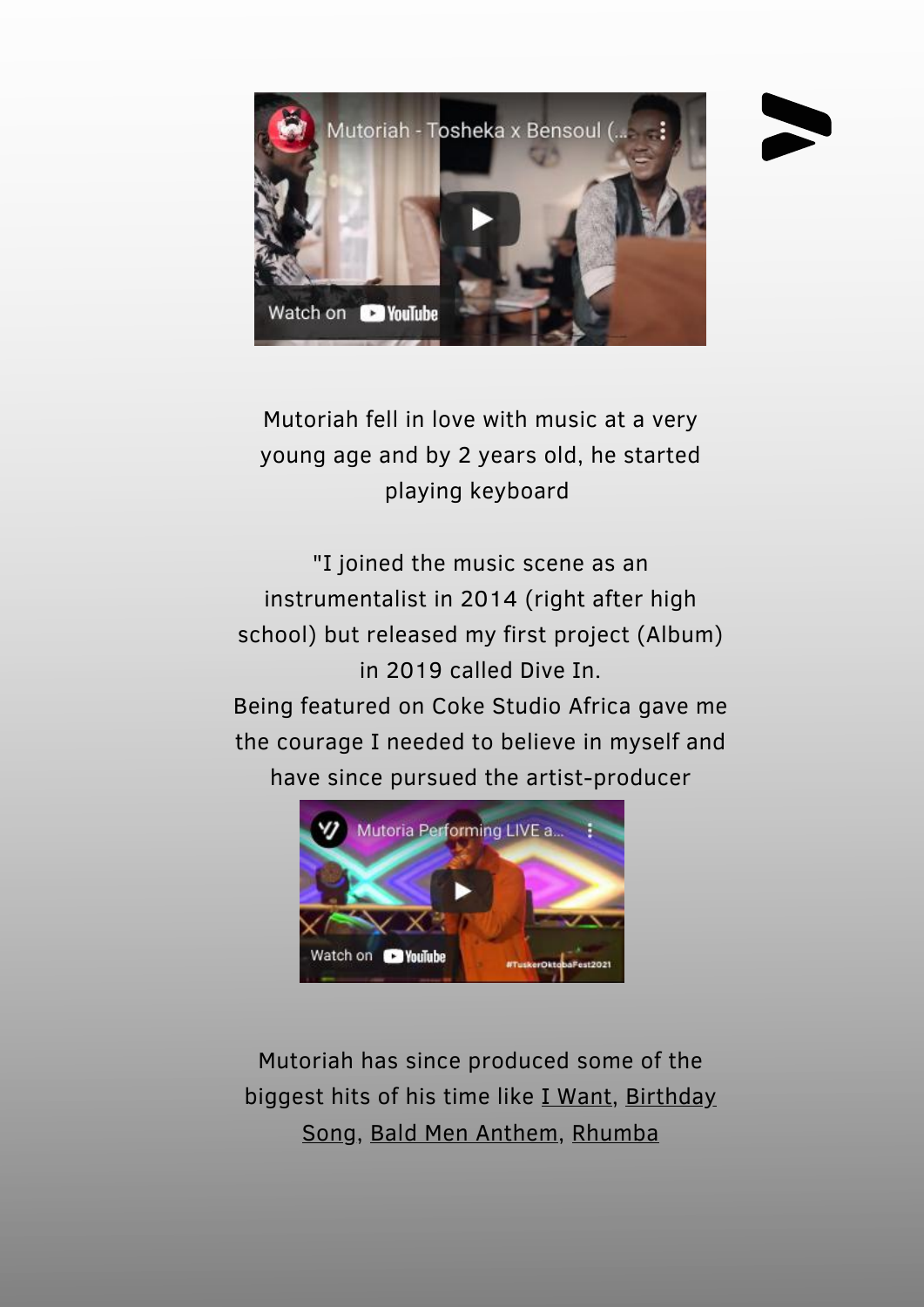### Fan Base



10K Subscribers over 600k views



12.1K Followers 47.3k Monthly Impressions





21K Monthly Listeners

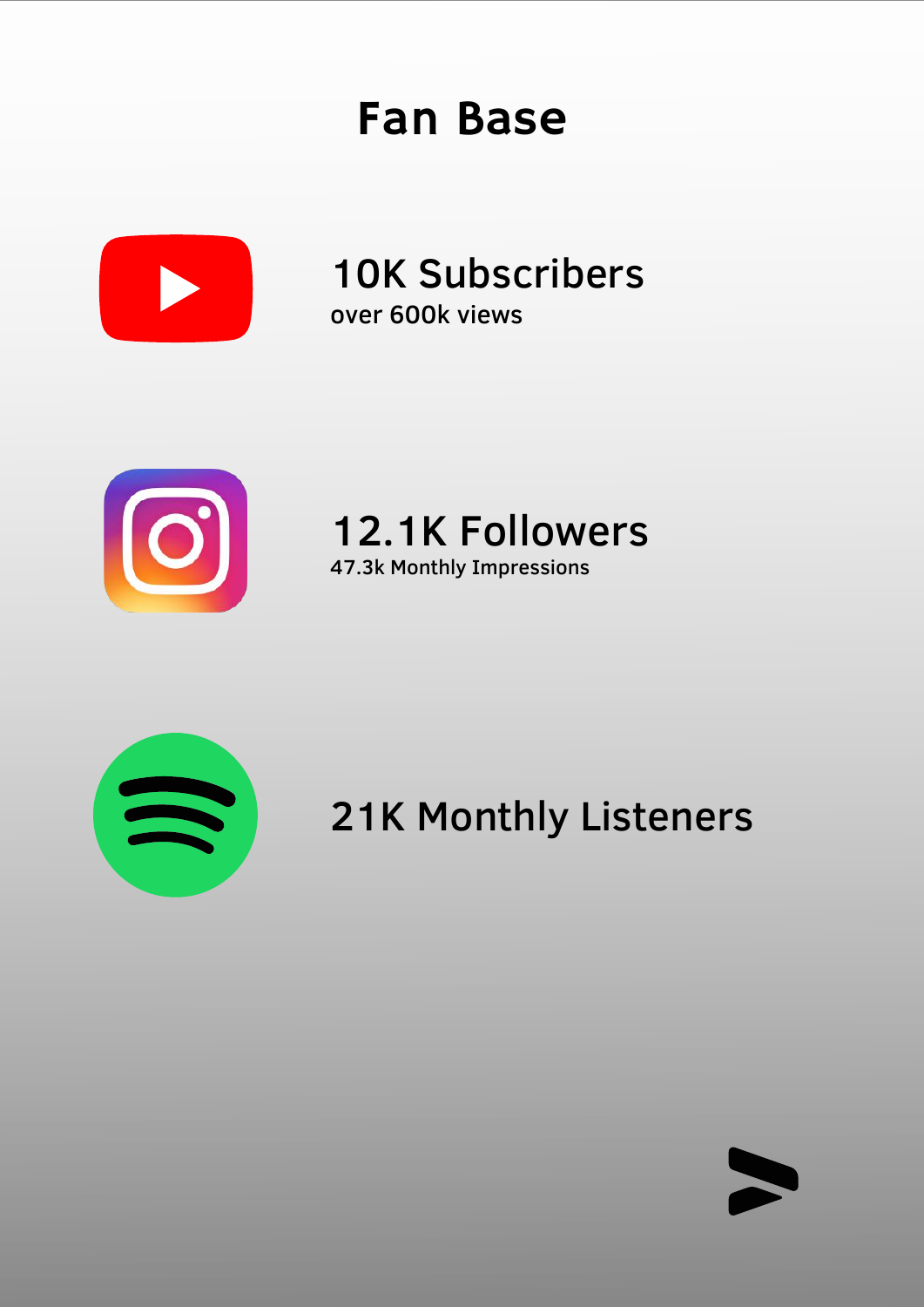# RATES

#### **STAGE**

Music Director **Ksh. 85,000**

Keyboard Player **Ksh. 65,000**

Song Production **: Ksh 50,000**

Production with Rights Buyout- **ksh 200,000**

#### **STAGE EVENT PERFORMANCE**

#### **TIER 1 - 1650\$ ( FULL BAND)**

- **•**5 piece band
- •3 Crew ( manager, Sound , Videographer
- •Total 8 Pax

#### **TIER 2 - 1250\$ ( HALF LIVE)**

- **•**2 piece band
- •3 Crew ( manager, videographer )
- •Total 5 Pax

#### **TIER 3 - 850\$ ( Solo HALF LIVE)**

- **•**Solo (half-life + Keys + Dj ˜Set •3 Crew ( manager, videographer )
- •Total 3 Pax

#### **NOTES**

2.The above rates are **EXCLUSIVE** of any applicable permits.

3.Prices change over time, and are therefore not permanent.

4.50% (or more) deposit to be paid upon signing of contract and balance to be paid no more than 10 days after completion of tasks.

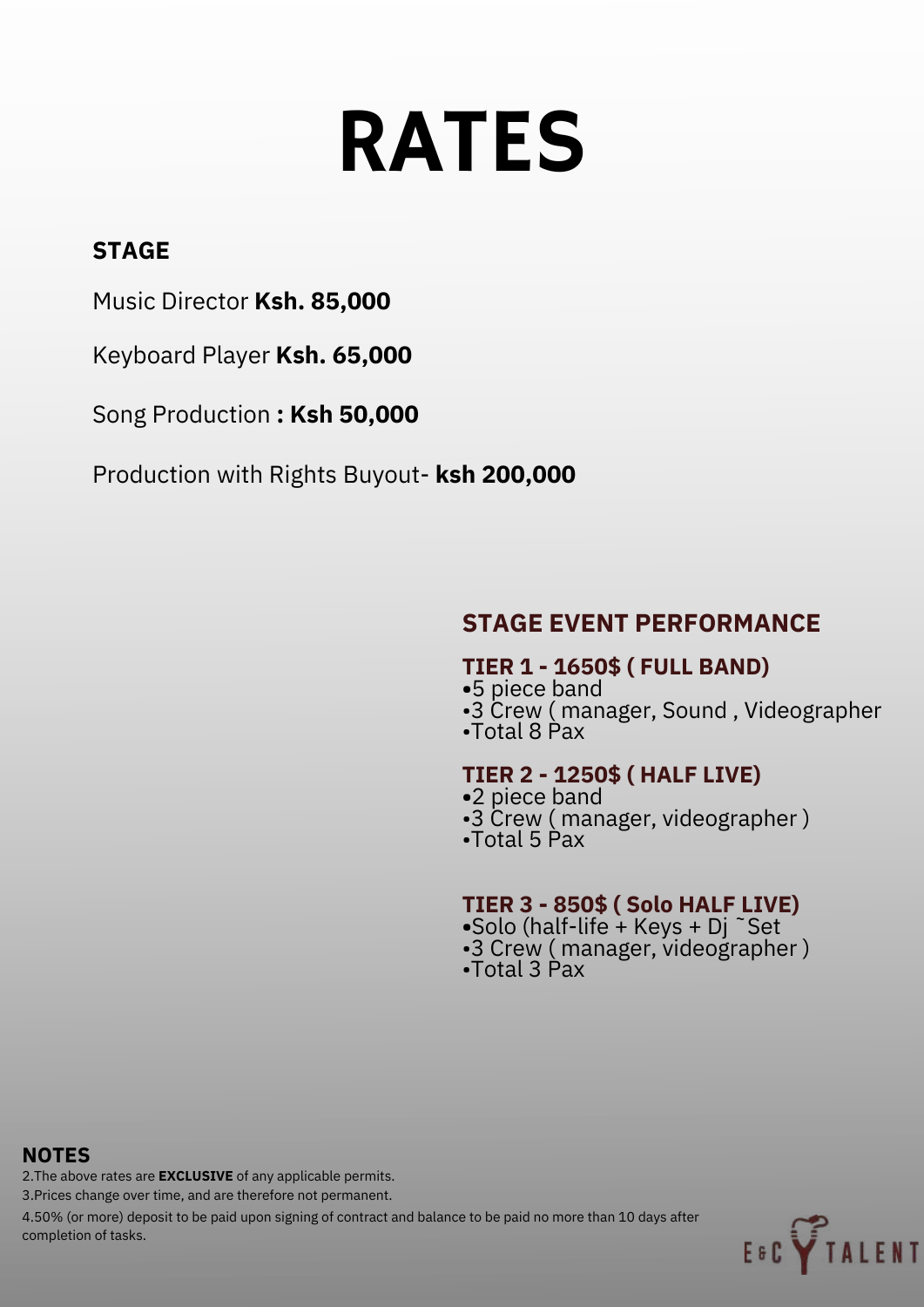# **CONTACT US**

Phone +254728306630 Tim Rimbui (Manager)

Email [timrimbui@ectalent.live](mailto:timrimbui@ectalent.live) info@mutoriah.com



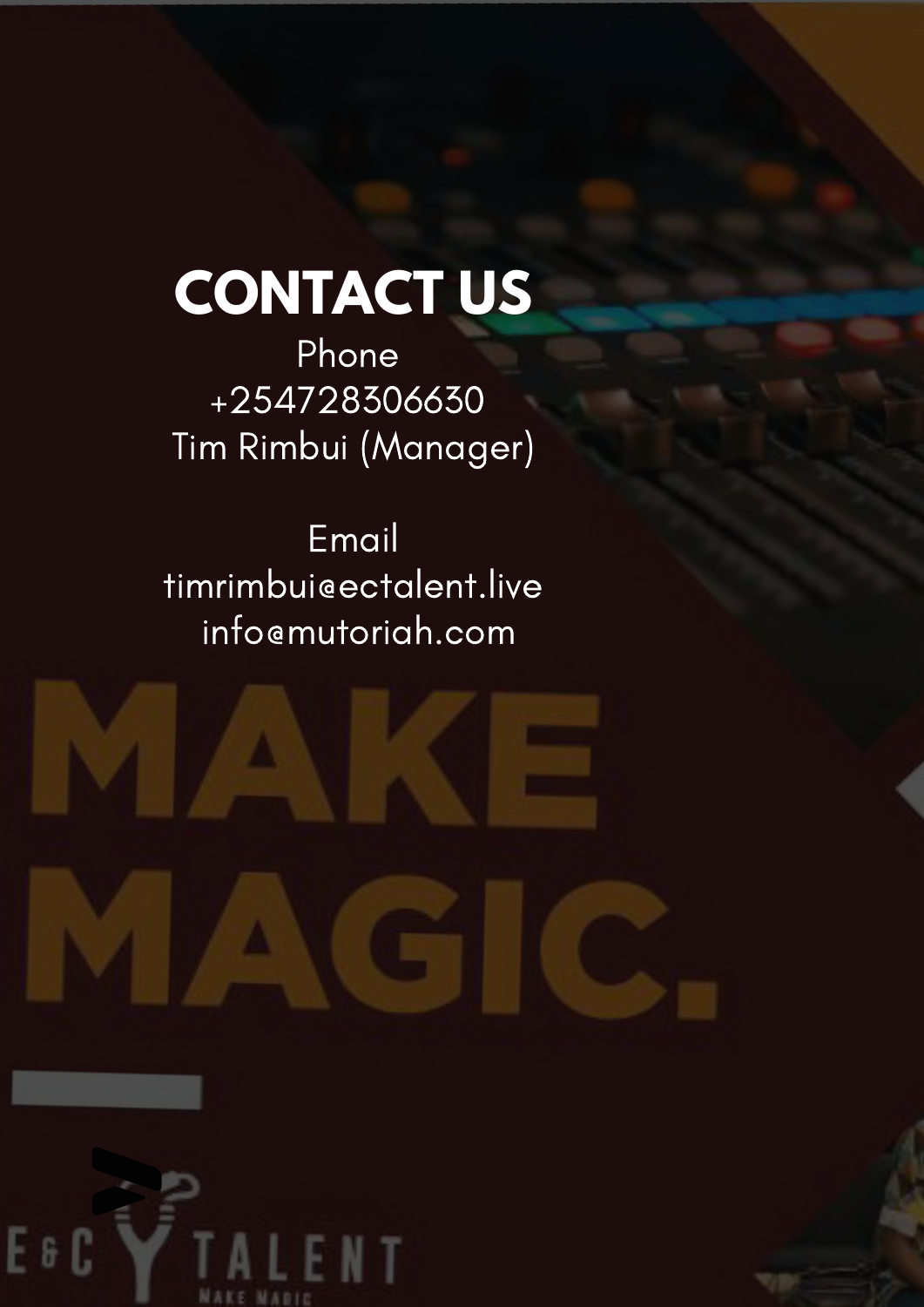

# **ABOUT** US+

E&C TALENT (FORMELY Ennovatormusic) is a boutique production and talent agency based in Nairobi, Kenya. Founded by award winning multidisciplinary creative Tim Rimbui

Over the last 15 years we have worked with brands to better understand, define and tell their stories better to their key markets, with an eye on winning hearts and minds of their customers.

Our work has been Seen & Heard around the world on projects by: ACTION AID, USAID. Warner Bros, Marvel, Mastercard, Netflix Universal Music Group, Sony Music, Reuters, DSTV, BBC, Coke Studio Africa, Safaricom, Ogilvy Africa to name a few..



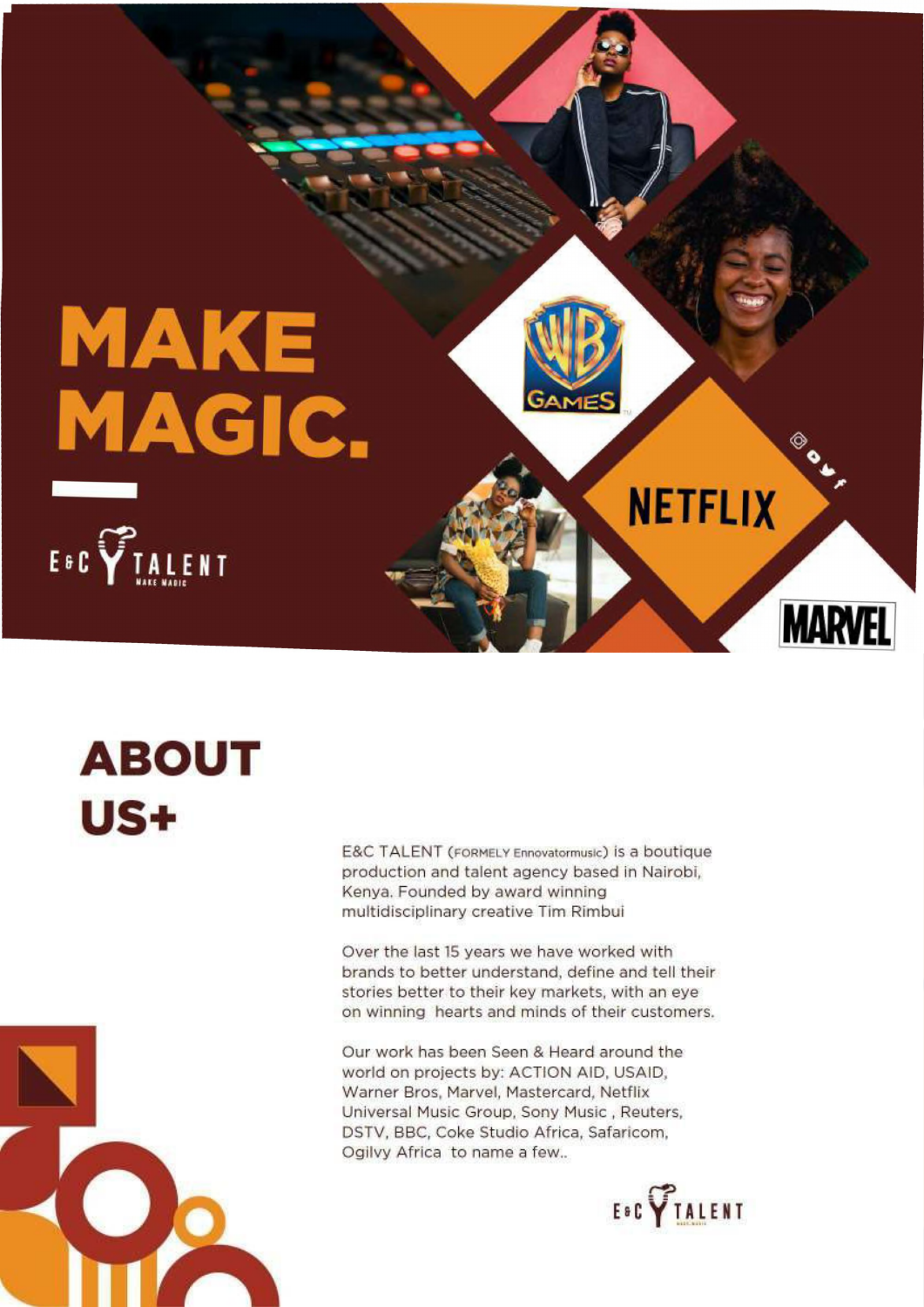## **SERVICES+**





We run one of the only few fully stocked large recording studios in the country. Led by one of East Africa's leading audio professionals, Tim Rimbui, a multiple award winning music producer and engineer, =

#### Our Services

Scoring and Composition [ Radio, Film, TV, Musicals, & Videogames] music production and Recording Mixing and Mastering Audio Post Production Equipment Rental Live On location Multitrack recording Live Mix [concerts, festivals, musicals, TV] Consultation for Sound installations. music and audio projects] Studio Hire [ Recording and Mix] Rehearsal Space Digital Music Distribution\*



**COMMUNICATIONS AGENCY** 

Centrally located in Nairobi, continuously breaks new ground with the skilful guidance of producers Trevor Maingi, Mumbi Muturi and Paddy Mulweye, who work tirelessly on their craft to distinguish E&C's as a hub of visual innovation and excellence. They have excelled in creating visual looks for numerous television, film and adversing campaigns.

Consultation & Planning Permission. Corporate & Public Affairs, Consumer & Lifestyle. Design for Print & Digital.



**TALENT** REPRESENTATION

Our youngest division, having been created in 2017 to serve creative talent in the entertainment fields in television, film and commercials for adults, young adults and youth. The company serves theatrical artists. filmmakers, directors, musicians in career and business development in motion pictures, music, acting and modelling.



We have a track record on designing and producing creative and visually appealing work, on client guidelines -both individual and institutional.

.We have worked with USAID, Safaricom, MASTERCARD FOUNDATION, CGIAR, UNICEF and many other clients to translate ideas into clear communication tools for either TV, Print, Digital or Radio.

. We bring a team of seasoned professionals with a combined 30yrs + experience in photography, film and tv production, all with extensive resumes and best practice work ethic to deliver on time and within budget.